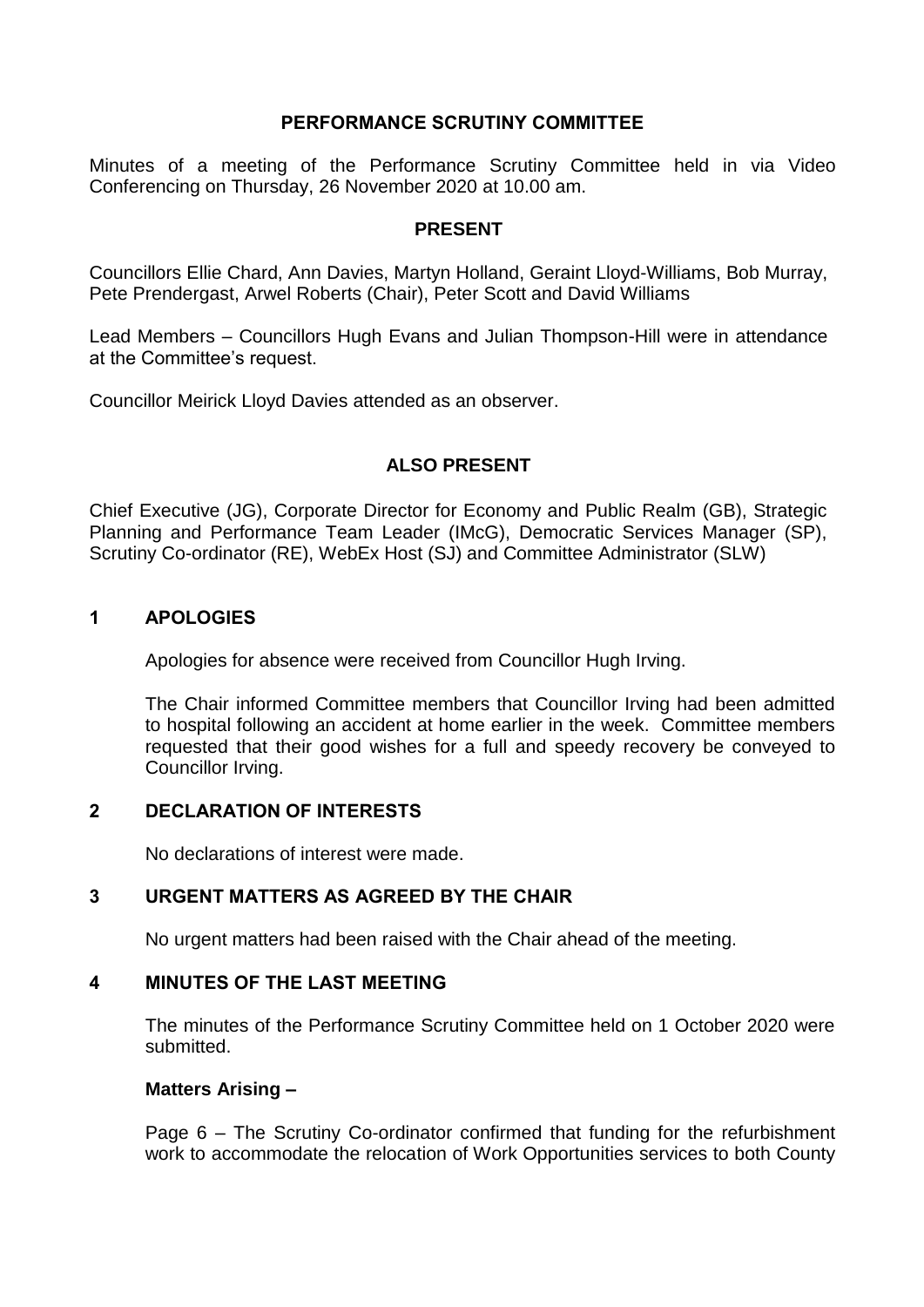Hall and Denbigh had been confirmed and was contained within the information brief which had been circulated to Members.

Page 6 – Welsh Street naming and numbering – The Scrutiny Co-ordinator stated that the officer who had been dealing with this had been seconded but was now back in their substantive role. A report would be presented to Cabinet in the near future.

Agreement on the recommendation was by consensus. No formal vote was taken. All members indicated they were in favour of the recommendation, no one indicated they were against it and no one indicated that they wished to abstain.

#### *Resolved: that the minutes of the Performance Scrutiny Committee meeting held on 1 October 2020 be approved as a true and correct record.*

## **5 COVID 19 RECOVERY THEME : CORPORATE PRIORITIES**

The Leader, Councillor Hugh Evans, introduced the Covid 19 Recovery Theme: Corporate Priorities report (previously circulated).

The Senior Leadership Team (SLT) and Cabinet had identified 14 Recovery Themes in light of the Covid emergency. For each of the Recovery Themes, a standard template was to be utilised which was included in Appendix 2 of the report.

Included as Appendix 3 of the report was a draft report from the Chief Executive entitled "Covid 19 – The Future Shape of the Council". The draft report had also been considered by both SLT and Cabinet.

Both the Leader and the Corporate Director for Economy and Public Realm clarified the report was about delivering priorities not details of the priorities. They did not want to duplicate work by discussing details.

During the discussions, the following points were raised:

- Elections there had been no official announcement from the Welsh Government (WG) to date that the May 2021 Senedd elections were to be deferred. If the elections were to be deferred for 12 months, then Denbighshire County Council (DCC) would deal with that.
- the importance of the involvement of communities in work to expand community resilience was emphasised. The COVID-19 pandemic had highlighted residents' willingness to embrace resilience work within their communities.
- As majority of staff were now working from home, a question was raised on how productivity was measured. It was confirmed that staff were productive whilst working from home. Line Managers monitored quality and volume of work through Appraisals which contained objectives and linked into individual Service Plans and the Corporate Plan.
- It had been disappointing for all that the 2020 Urdd National Eisteddfod which had been due to be held in Denbigh had been cancelled and that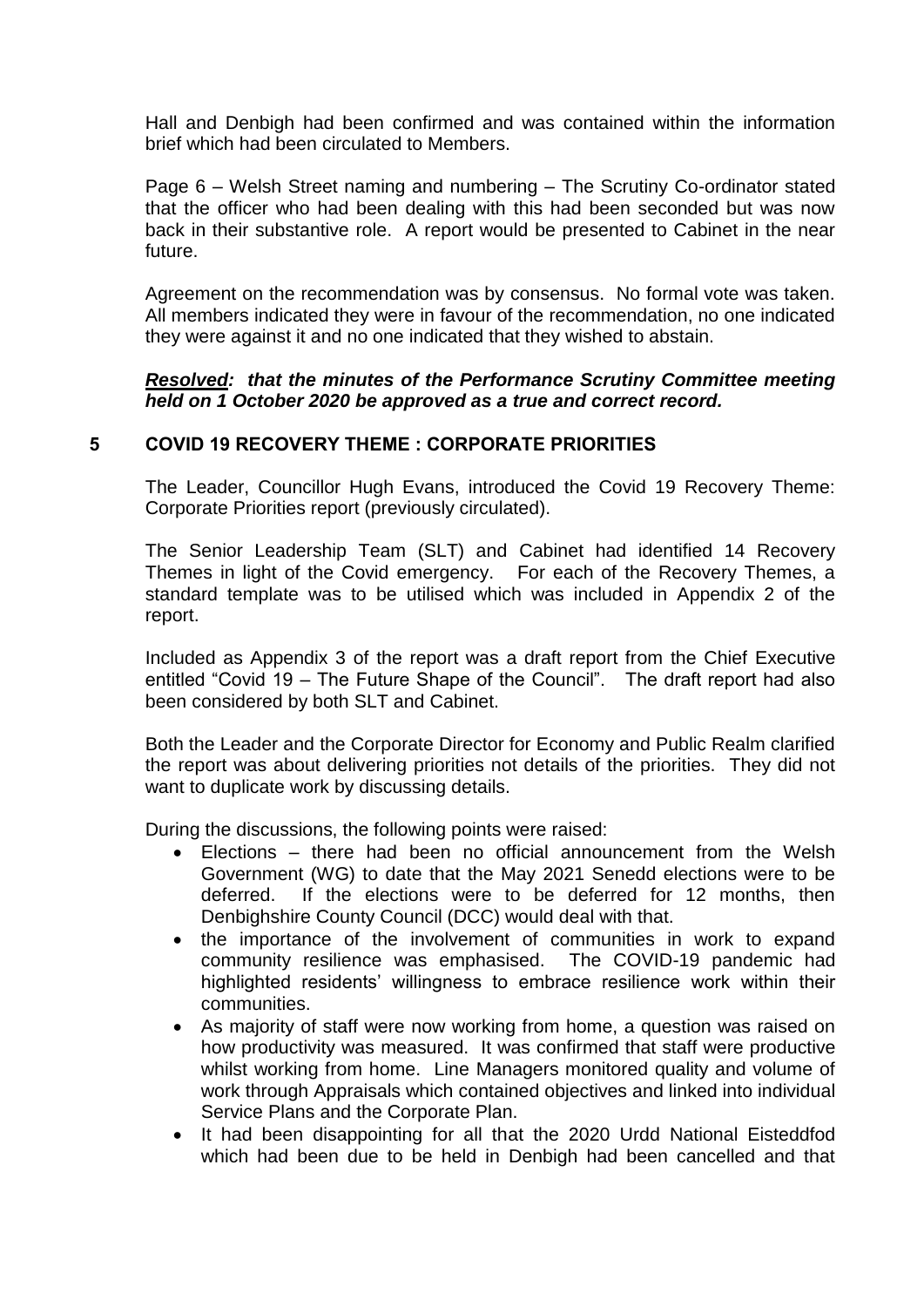subsequently the 2021 event had also been cancelled. There was hope that it would now take place in Denbigh in 2022.

Agreement on the recommendation was by consensus. No formal vote was taken. All members indicated they were in favour of the recommendation, no one indicated they were against it and no one indicated they wished to abstain.

The Committee:

*Resolved: - having considered the information provided in the report and during the discussion on the COVID-19 emergency, to confirm that the Council's existing governance framework was still appropriate for assessing, monitoring and delivering the Authority's corporate priorities*

## **6 CORPORATE RISK REGISTER REVIEW, SEPTEMBER 2020**

The Lead Member for Finance, Performance and Assets, Councillor Julian Thompson-Hill, introduced the Corporate Risk Register Review, September 2020 report (previously circulated).

Attached to the report, Appendix 2 listed the core changes.

There was one new risk – Risk 46 Failure to progress the replacement Local Development Plan (LDP) to adoption.

During this latest review, the impact of Covid-19 had been a major factor, and a number of risks had been updated to reflect the impact thus far and future implications. Some risks had seen their scores increase in severity as a result.

It was confirmed that the Corporate Risk Register had previously been discussed at the Corporate Governance and Audit Committee. That Committee had raised the risk posed by County Lines drug crimes in the county, this element would be considered during the next scheduled review of the Risk Register. In response to questions from Committee members the Lead Member and officers advised that:

- School Governors were responsible for risk mitigation measures within individual schools. Any significant risks would be escalated to the Education Department for support
- WG Guidance had been published on how to deal with claims for the various COVID-19 business support grants. By following these guidance documents when dealing with claims the Council should mitigate the risk of being exposed to fraudulent claims
- Additional funding had been included within the current financial year's budget to address the risks caused by Ash Dieback
- the Council had contingency budgets available to deal with the cost of severe adverse weather events. If such events became major adverse weather events or an extraordinary event i.e. a pandemic - local authorities would look to national governments for financial support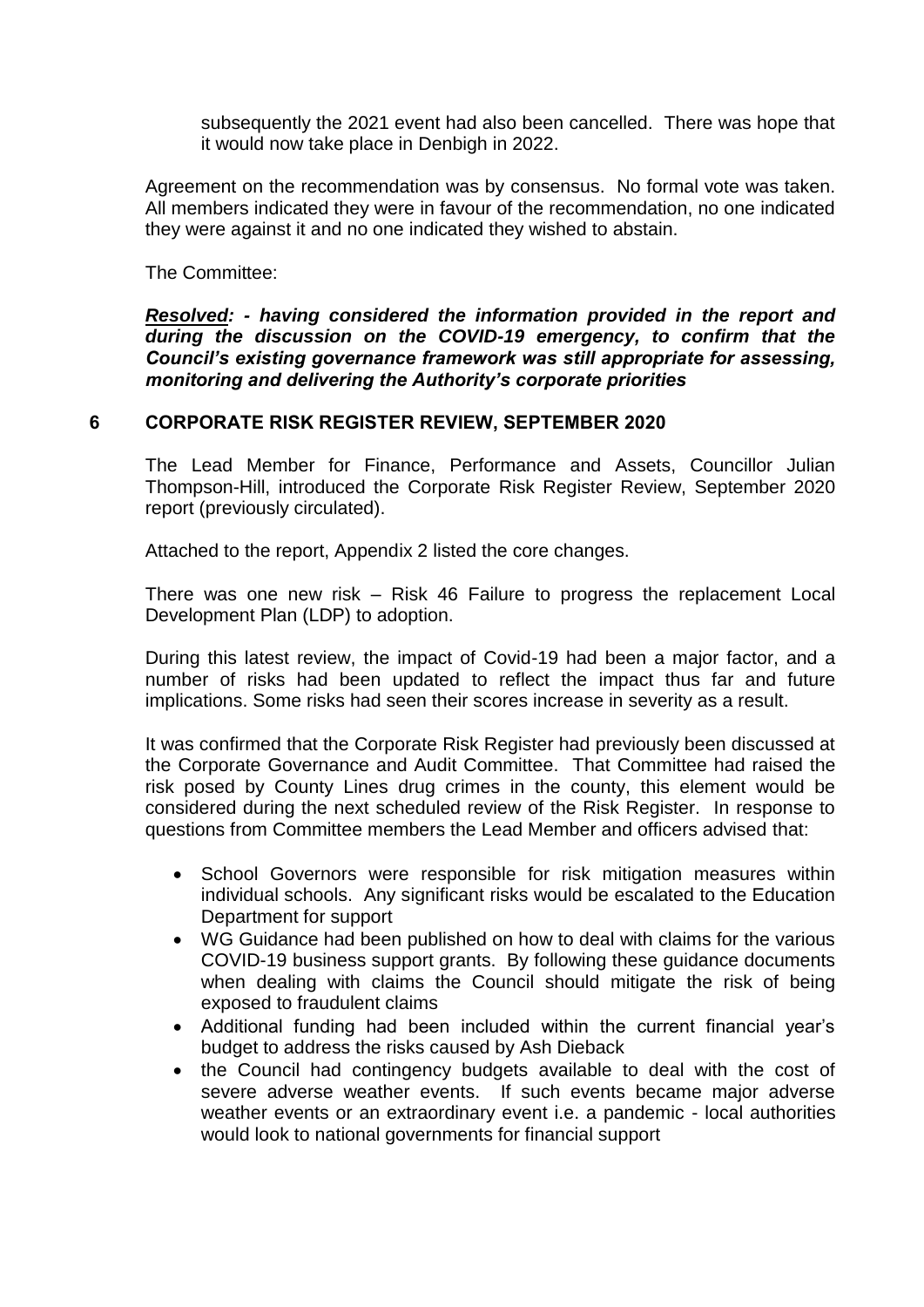Agreement on the recommendations was by consensus. No formal vote was taken. All members indicated they were in favour of the recommendation, no one indicated they were against it and no one indicated they wished to abstain.

The Committee:

## *Resolved: - subject to the above observations to receive and confirm the amendments to the Corporate Risk Register.*

# **7 SCRUTINY WORK PROGRAMME**

The Scrutiny Co-ordinator introduced the report (previously circulated) seeking Members' review of the Committee's work programme and providing an update on relevant issues. Members were reminded that the proposal form for scrutiny topics (appendix 2) should be completed for the Scrutiny Chairs and Vice-Chairs Group to review and allocate items of business.

Items to be put forward to the 28 January 2021 meeting were as follows:

- External Examinations/Qualifications 2020
- Learner Transport for Welsh Medium Education and the Definition of Category 1 Schools
- Cefndy Healthcare

Library Services Standards 2019-20 would be moved from January meeting to 18 March 2021 meeting as the WG assessment report had been delayed due to pressures caused by COVID-19.

Members were advised that a Special Meeting of the Committee had been arranged for the morning of 22 December 2020 to discuss the findings of the Use of Plastics Task and Finish Group and formulate recommendations from the Committee for presentation to County Council early in the new year.

Agreement on the recommendation was by consensus. No formal vote was taken. All members indicated they were in favour of the recommendation, no one indicated they were against it and no one indicated they wished to abstain.

The Committee:

## *Resolved: - subject to the above amendments to confirm the Committee's forward work programme*

# **8 FEEDBACK FROM COMMITTEE REPRESENTATIVES**

Councillor Arwel Roberts confirmed he had attended Strategic Investment Group at which, bridges and flood recovery had been discussed. Those items were to be sent to Cabinet for discussion.